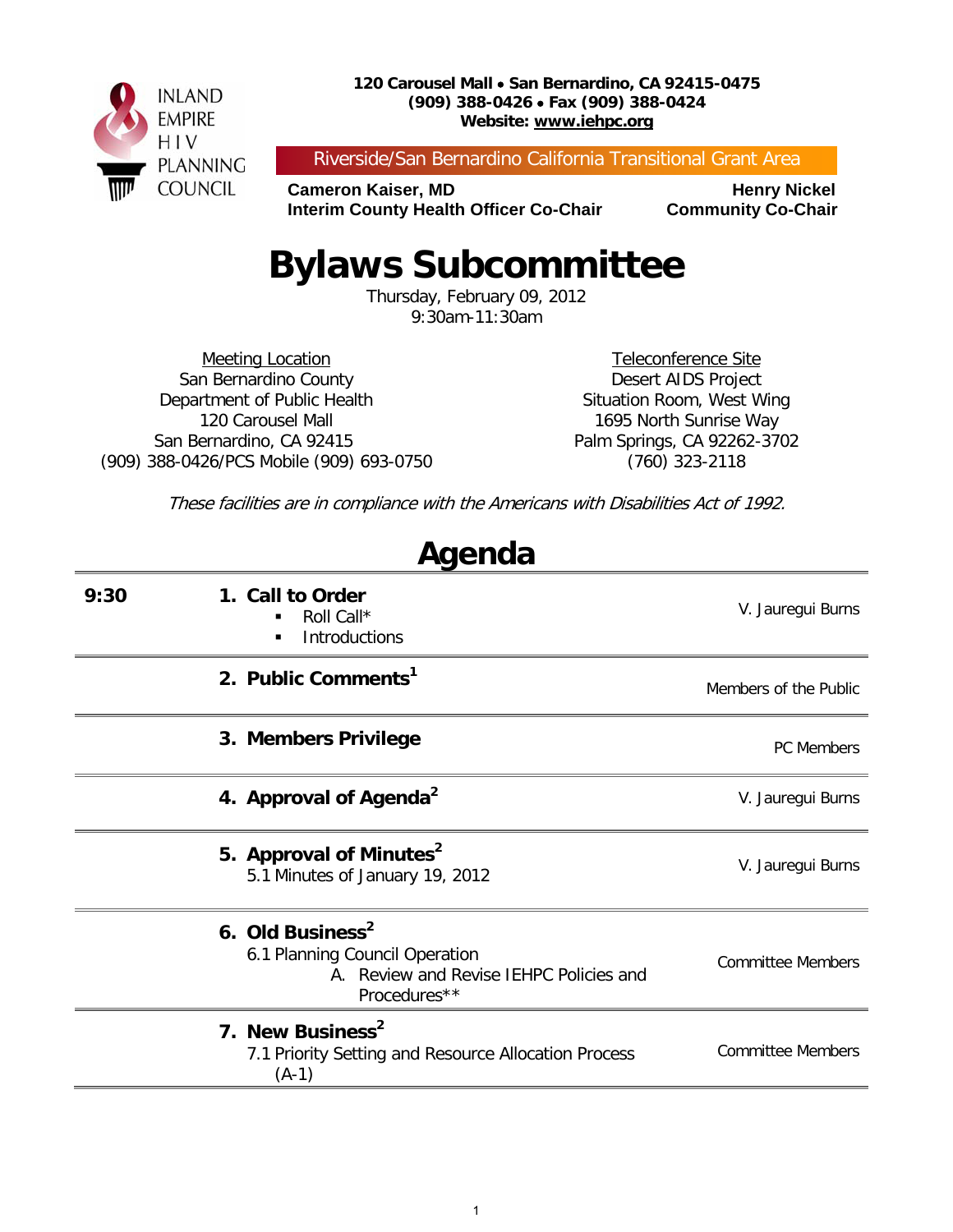|       |                 | 8. Public Comments <sup>1</sup>        | Members of the Public                   |
|-------|-----------------|----------------------------------------|-----------------------------------------|
|       |                 | 9. Members Privilege                   | <b>PC</b> Members                       |
|       | 10 <sub>1</sub> | <b>Review of Action Item</b>           | PC Staff                                |
|       | 11.             | <b>Agenda Setting for Next Meeting</b> | PC Members/ V. Jauregui<br><b>Burns</b> |
|       | 12.             | Roll Call*                             | PC Staff                                |
| 11:30 | 13.             | Adjournment                            | V. Jauregui Burns                       |

Public Comments: Any member of the public may address this meeting on items of interest that relate to the Ryan White CARE Act by completing a speaker slip to indicate their interest in addressing the Planning Council. A three-minute limitation will normally apply to each member of the public who wishes to comment, unless waived by the Chair.

 $2^{2}$  The agenda item may consist of a discussion and a vote. Public comments can be made prior to each Planning Council vote.

\* Members must be present at both roll calls to receive credit for meeting attendance.

\*\* Copies can be obtained at the I.E.H.P.C. office and will be available at the meeting.

Requests for special accommodations (e.g., language translation) must be received 72 hours prior to the date of the meeting. Contact PC Support at (909) 388-0426.

All meetings of the Planning Council and its committees are open to interested parties from the general public. Notices are posted in compliance with the California Brown Act. Information regarding Planning Council meetings, and/or minutes of meetings are public records and are available upon request from the Planning Council Support Staff by calling (909) 388-0426 or by visiting the website http://www.iehpc.org.

Servicios en Español: Notificación para servicios de intérprete deben de someterse setenta y dos horas de anticipo. Por favor llame (909) 388-0426.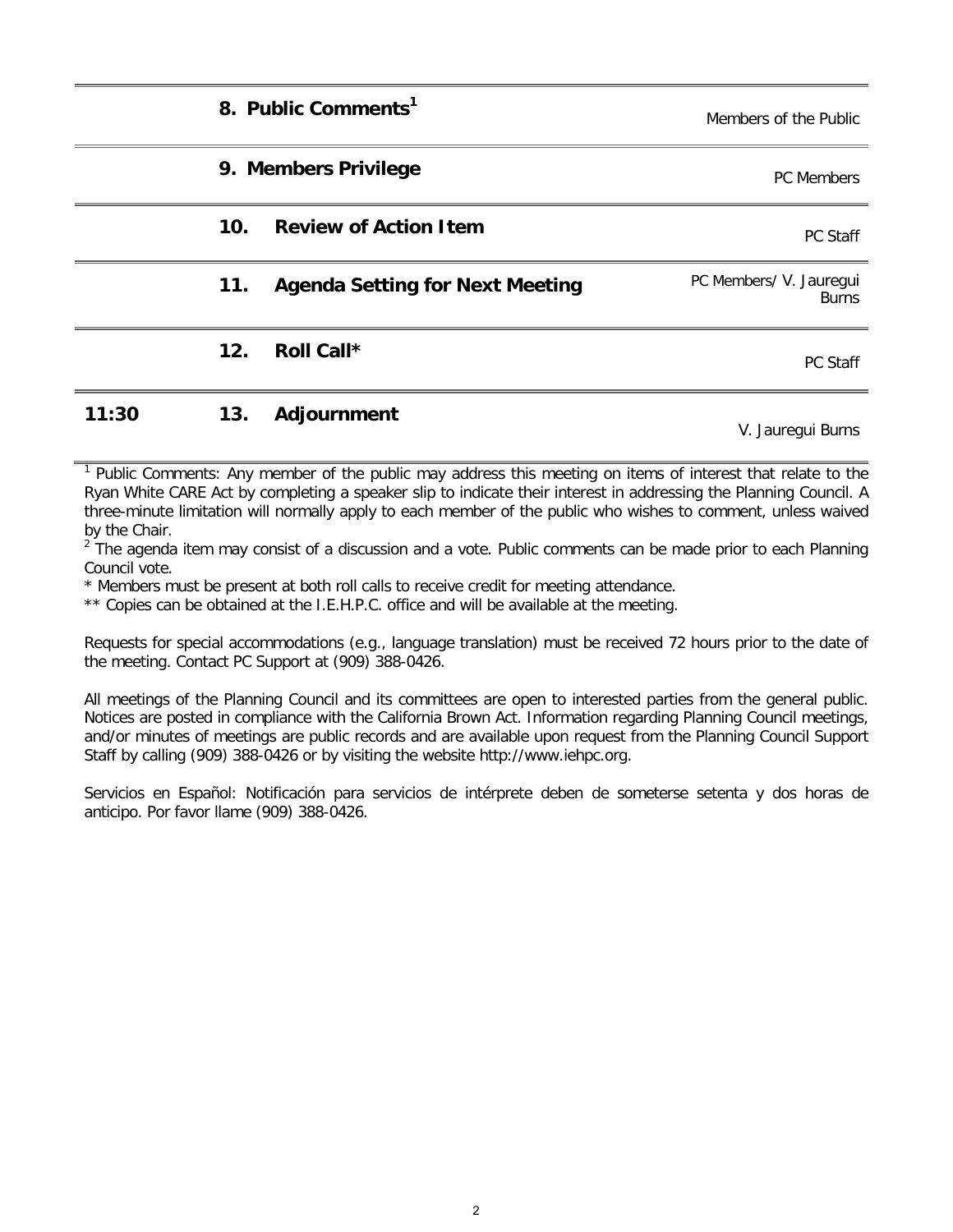- **PURPOSE** This Priority Setting and Resource Allocation (PS&RA) Process is designed to engage all Planning Council (PC) members in PS&RA and in the development of directives to the Ryan White Program (RWP).
- **POLICY** This policy will ensure informed decision-making of all PC members in the process of priority-setting and resource-allocation and in the development of directives to the RWP, and to outline a process regarding service categories that will facilitate access to HIV medical care and that is responsive to the needs of the client in the interest of producing positive health outcomes. The PC is required to determine the size and demographics of the estimated population of individuals who are unaware of their HIV status. In addition, the PC must develop a strategy for identifying those with HIV/AIDS who do not know their status, make them aware of their status, and link them into care.
- **DEFINITIONS** A. **Priorities:** List of service categories, in order of importance, eligible for funding in the Riverside/San Bernardino, CA TGA.
	- B. **Directives:** How best to meet each priority and additional factors that the RWP, as Grantee representative, should consider in allocating funds (e.g. service interventions, subpopulations, service areas, organization characteristics).
	- C. **Allocations:** Determination of the percentage or amount of dollars to be allocated to each prioritized service category.

#### **PRINCIPLES AND CRITERIA**  A. Priorities and allocations are data-based. Decisions are based on the data, not on personal preferences. PC members are required to participate in the data presentation sessions prior to priority setting and resource allocations.

- B. Conflicts of interest are stated and managed. PC members must state areas of conflict according to the San Bernardino County Board of Supervisors-approved Conflict of Interest Guidelines. They cannot participate in open discussions or votes on service categories in which they have a conflict.
- C. The data provides the basis for changes in priorities or allocations from the previous year. The data indicates changes in service needs/gaps and availability based on information from the various data sources. Each PC member makes his/her own assessment based on the data presentation sessions.
- D. Needs of specific populations and geographic areas are an integral part of the discussion in the data presentations and the decisionmaking. They may also lead to directives to the RWP on how best to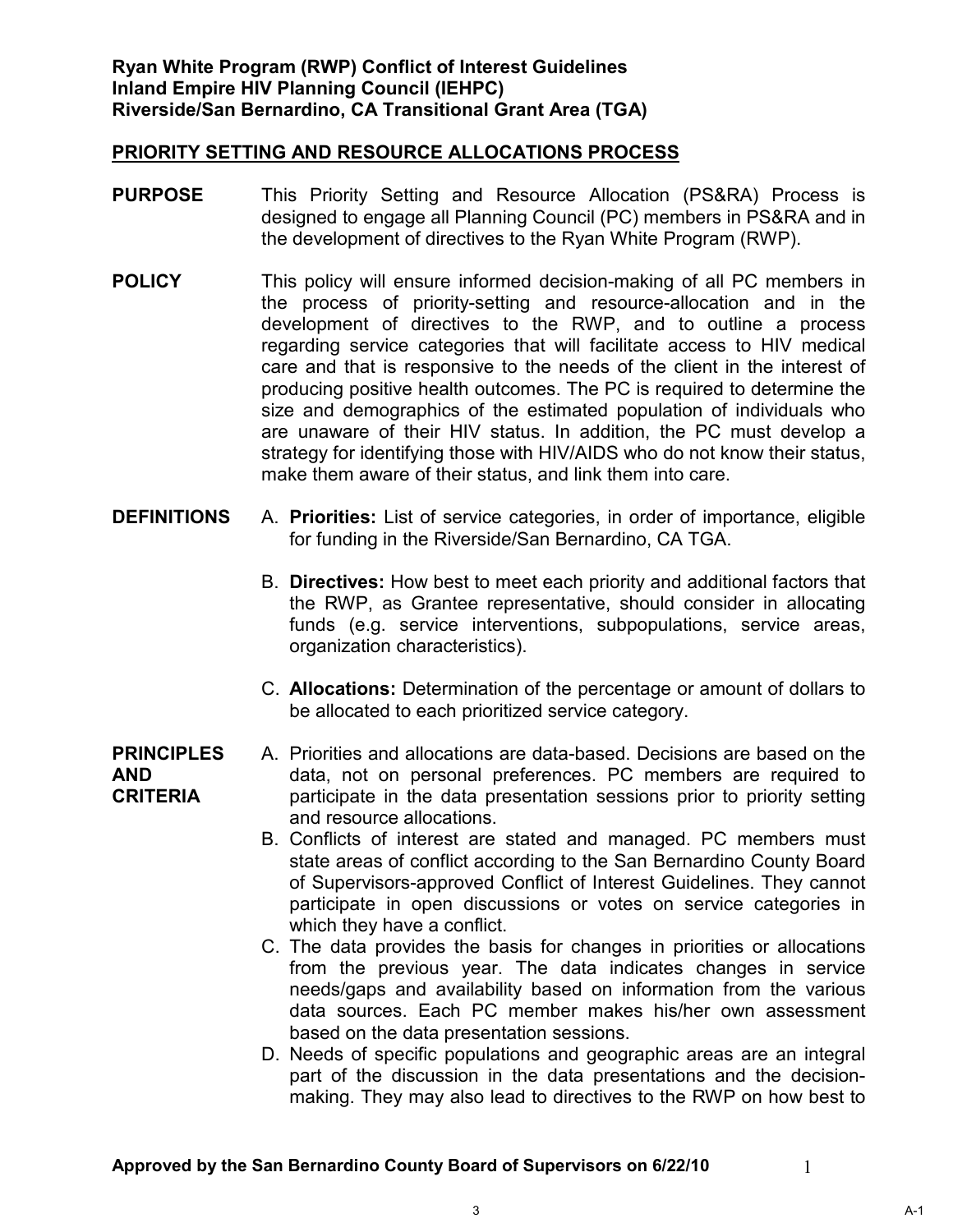meet the priorities.

- **PS&RA STEPS** A. Only PC members who have participated in the data presentations and have voting privileges (i.e., Board of Supervisor-appointed members) may take part.
	- B. All members of the public and any PC members who are not eligible to participate in the process must sit in the public gallery.
	- C. PC Support Staff and/or an independent third party will facilitate the PS&RA portion of the meeting.
	- D. A quorum of the full PC membership must take part in the presentation of data and be present for the entire PS&RA process. Once a quorum is established, PC Support Staff will document all yeas, nays, and abstentions by name. Members who must abstain as a result of conflict of interest will be counted as abstentions.

**PS&RA PROCESS** 

#### A. **Priority Setting Process**

Note: The priority setting process should consider services needed to be provided and/or support a continuum of care, regardless of how these services are being funded and the extent of unmet demand for these services. The list of HRSA fundable service categories (core and support) and the definitions of these services will be presented to the PC.

- **1.** Priority Setting Cards *(See sample at the end of this procedure)*
	- i. Each PC member will be given 10 index cards, five for core medical services and five for support services.
	- ii. The cards will be labeled "#1=5 points," "#2=4 points" and so on through to "#5=1 point."
	- iii. PC members will also be given preprinted labels listing the fundable core medical and support service categories.
- **2.** Choosing Service Categories
	- i. PC members will affix the labels showing what they have identified are the top 5 core-medical-service categories and the top 5 support-service categories to the cards in order of importance or priority. The most important category's label should be placed on the #1 card; it will receive 5 points. The label for the second-most-important category should be placed on the #2 card, which will give it 4 points. The label for the least-important category should be placed on the #5 card, giving that category 1 point.
	- ii. PC members may not vote for the same category more than once.
	- iii. Services for which the labels are not placed on any card will be given no points. There will be labels left over after voting has finished.
- **3.** Data Sources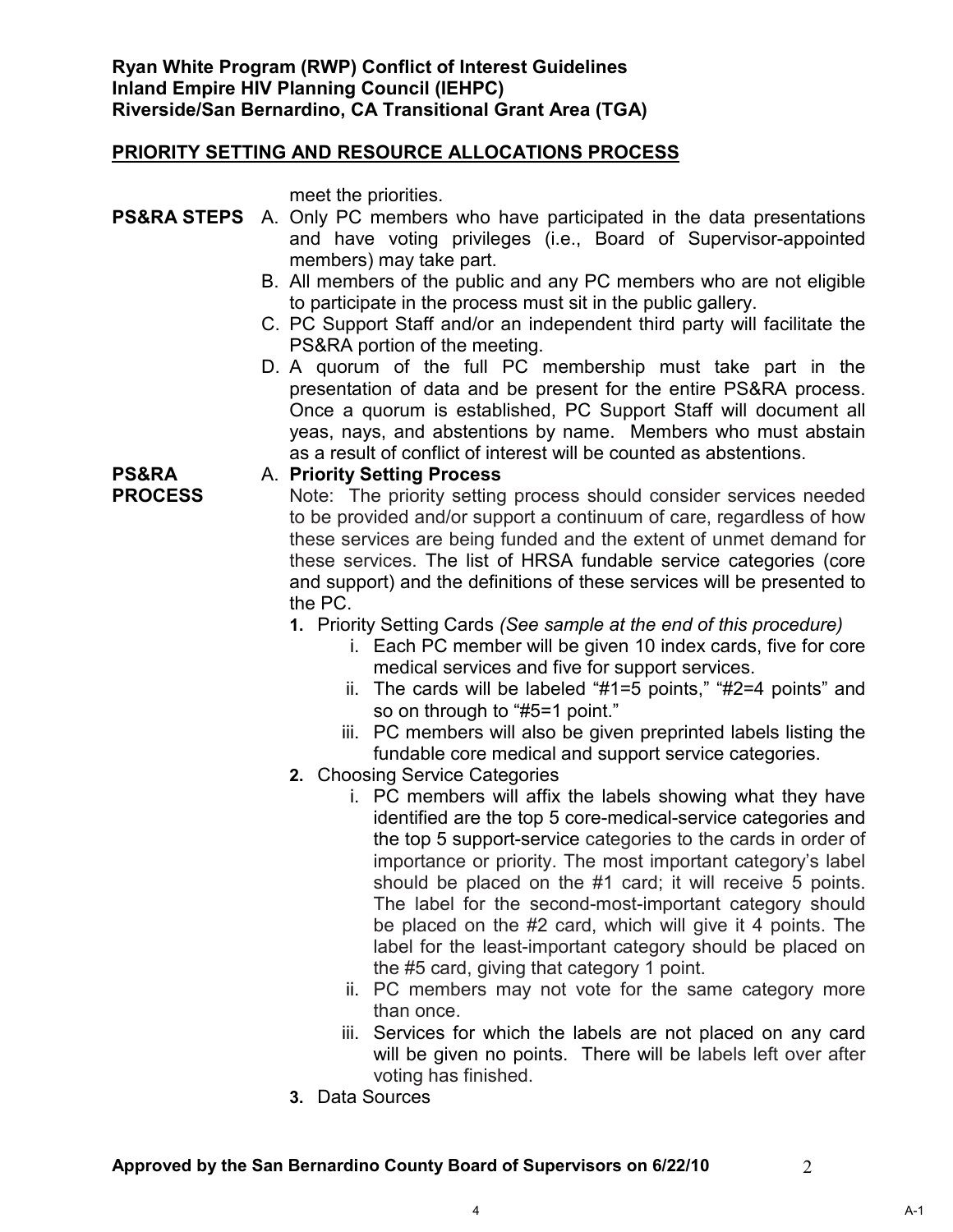- i. In making decisions, PC members will rely on the prioritysetting data presentations.
- ii. After affixing a certain category's label to a card, PC members will mark the data source(s) used in deciding how to prioritize that category.
- **4.** Directives
	- i. PC members may also include further instruction to the RWP regarding how best to meet each priority and indicate additional factors the RWP should consider in allocating funds to the prioritized service (e.g. service interventions, subpopulations, service areas, organization characteristics).
	- ii. The IEHPC's Planning Committee has overall responsibility for the development of directives to be submitted to the PC for approval.
	- iii. Prior to the annual PS&RA process;
		- a. the Planning Committee will annually review, revise and/or delete existing directives and submit the completed list to the full PC for approval.
		- b. the Planning Committee will agendize an adequate amount of time for the next PSRA in which to develop directives.
	- iv. During the PS&RA Summit, the PC will develop additional directives to guide service delivery based upon identified needs, barriers, and/or other emerging issues or challenges that are facing the TGA. This will occur after all of the data for the priority setting process has been presented to PC members.
		- a. As a group, the PC will develop (e.g. brainstorm) a list of any challenges that surfaced through the data presentations (e.g., barriers to care, legislative changes to services, etc.).
			- 1. The PC will refine the list (e.g., eliminate redundant or similar areas).
			- 2. The final list of challenges/problems will provide the starting point for the consideration of new directives.
			- 3. If no problems or challenges are identified, the PC will not develop any additional directives and the previously approved slate of revised directives will be provided to the Ryan White Program to guide service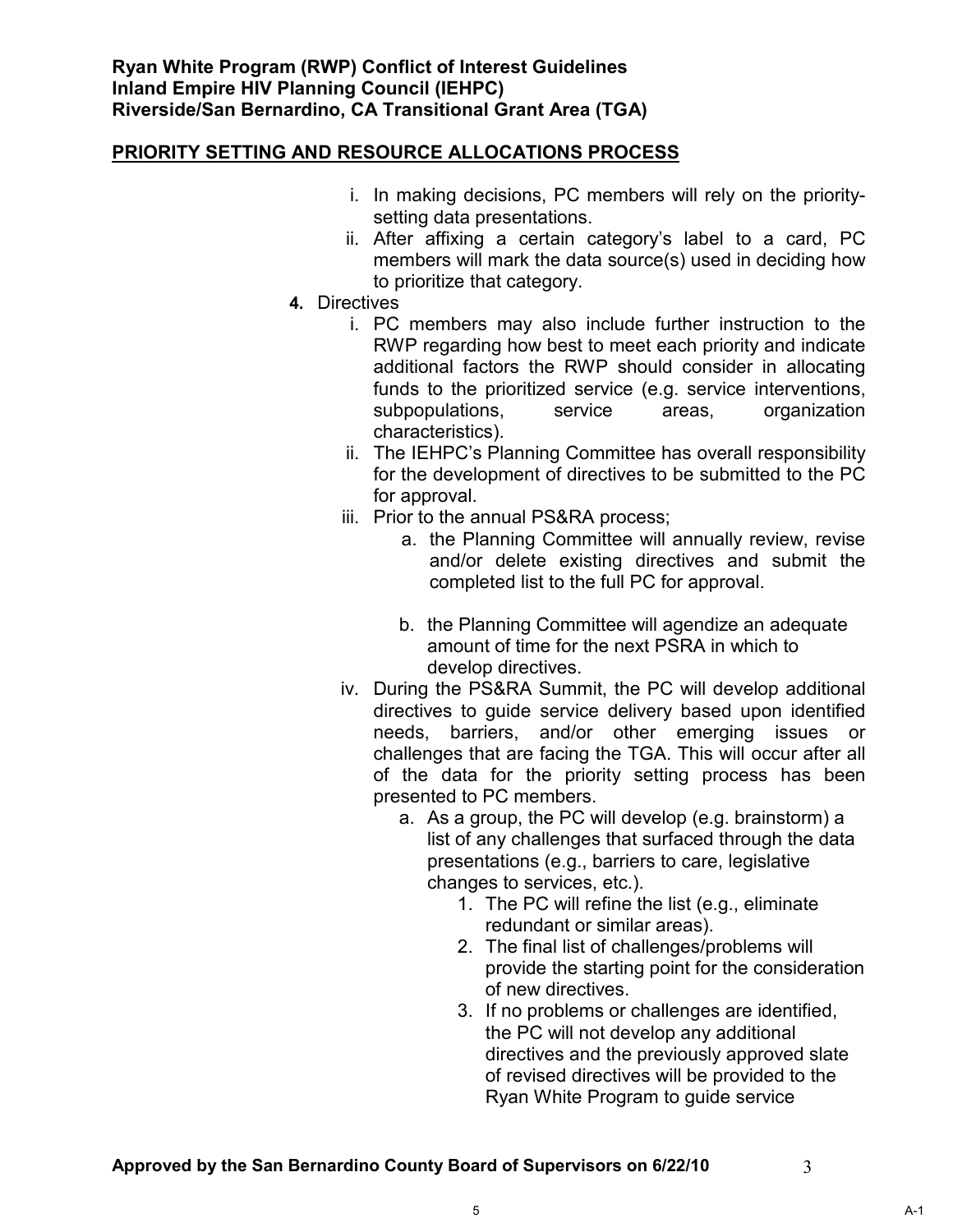procurement on how best to meet service priorities in the upcoming program year.

- b. If additional challenges/problems are identified, the PC will break into small groups of 4-6 members during the PS&RA Summit.
- c. Each small workgroup will select one or more of the challenges/problem areas identified on the final brainstorm list. To maximize time, no two workgroups will work on the same challenge/problem area.
- d. Each workgroup will utilize the Directive Worksheet as a tool to assist in the writing of each directive. Only one worksheet may be used for each directive written.
	- 1. Being as specific as possible, the workgroup will clarify the challenge/problem area identified. For example, a specific population or subpopulation is underrepresented in Ryan White medical care or other service category.
	- 2. Once clarified, the workgroup will identify the data or evidence that supports the selection. For example, the Ryan White utilization data reveals that a specific population is underrepresented in Ryan White medical care as compared to their representation in the TGA; no other data suggests that the population is accessing medical care through other resources at a higher rate.
	- 3. The workgroup will write a draft directive that will improve service delivery in a way that addresses the problem.
	- 4. The workgroup will lastly identify any other issues that need to be considered if applicable.
- e. Once draft directives are completed, each workgroup will present the proposed directive to the whole PC.
	- 1. The PC will provide feedback on the draft directive.
	- 2. The PC will discuss the feedback and determine if the directive needs to be revised to incorporate the feedback.
	- 3. The PC will revise the proposed directive if needed.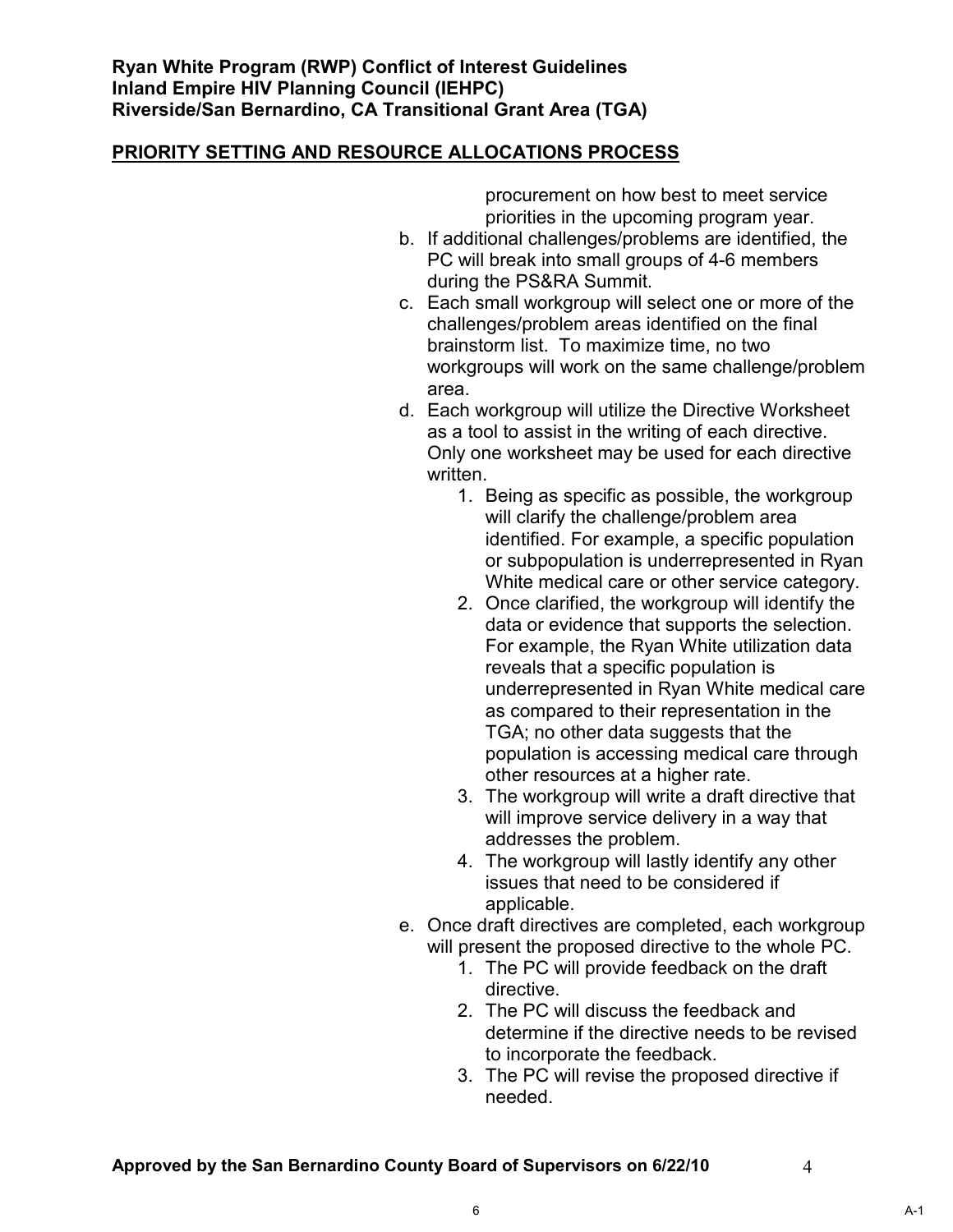- f. After the presentation of proposed directives, the PC will vote on the slate of proposed directives in total.
- v. PC Support Staff will forward the approved slate of directives to the Ryan White Program Office. The Ryan White Program will be responsible for implementing directives when found to be reasonable, comply with all applicable policies, and not duplicate other efforts. In the event that a directive is found to be inappropriate, the RWP office will delay implementation of the directive until clarification is obtained by PC.
- **5.** Aggregating the Votes
	- i. PC Support Staff will collect the cards.
	- ii. PC Support Staff will tally the votes, giving each #1 card 5 points, each #2 card 4 points, each #3 card 3 points, each #4 card 2 points, and each #5 card 1 point.
	- iii. The service category with the highest total number of points is ranked number 1; the category with the secondhighest score is ranked 2, and so on.
	- iv. All service categories receiving a vote are ranked and placed on the list of categories to consider for funding. Service categories not voted for on any cards will receive no points and will not be considered for funding.
	- v. PC Support Staff and/or the facilitator will present the ranked list of selected service categories.
	- vi. Once complete, the full PC will approve the ranked list of prioritized categories.

#### B. **Resource Allocations Process**

- **1.** Funding Scenarios
	- i. Allocations for the upcoming year will be based on a minimum of two funding scenarios: a decrease and an increase of the current year's funding.
	- ii. Increases to funding for categories should not exceed the total of service gap analysis and unmet need estimates. Further, projections for a portion of the population of individuals previously unaware of their HIV positive status for that service should be considered.
- **2.** Allocations
	- i. Prior to discussion and any vote, all PC members who have conflicts of interest in that category will be identified and be required to abstain from discussion and voting *(see Monitoring of Conflict of Interest below).*
	- ii. Each category will be determined independently on a lineby-line basis, beginning with the top priority.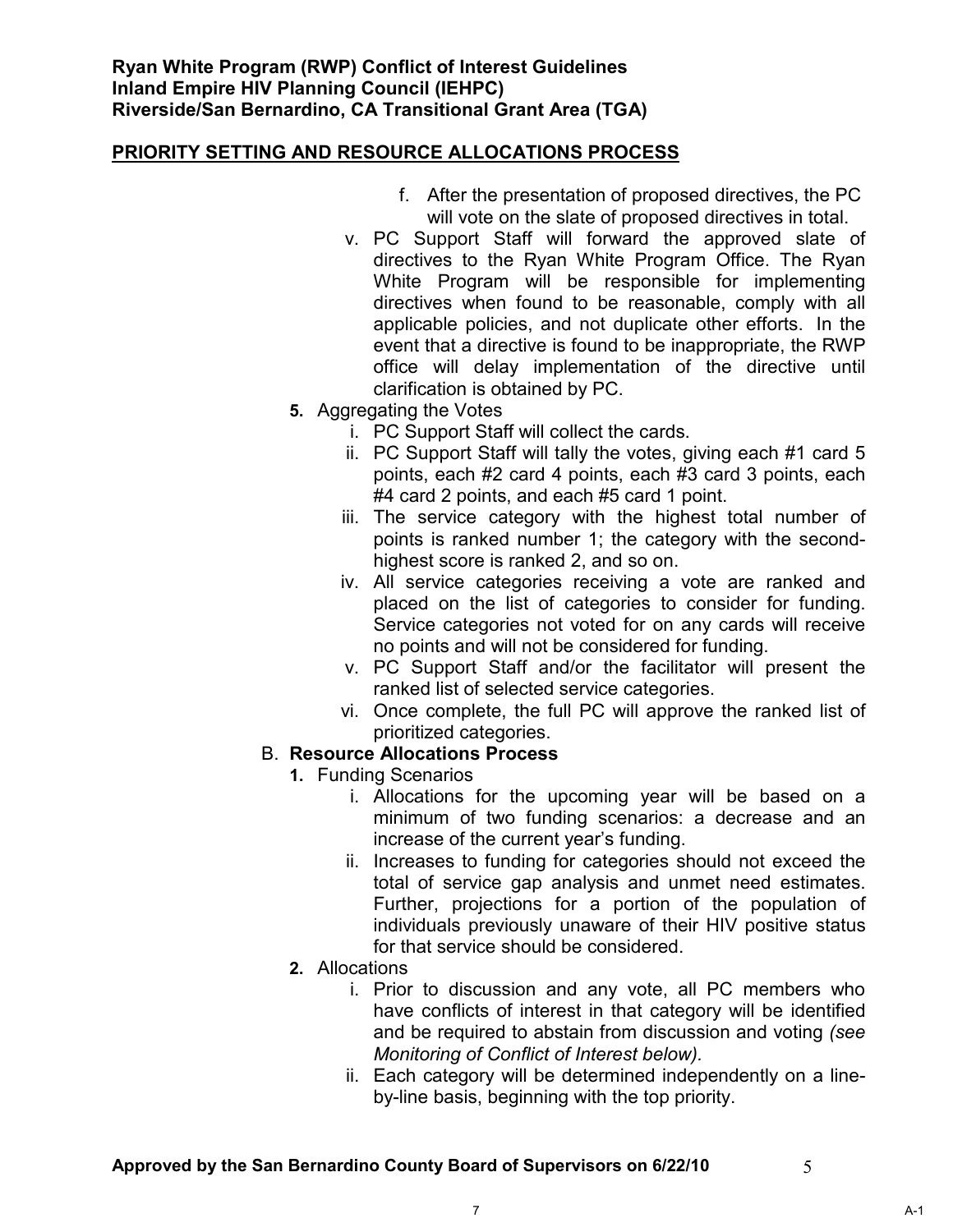- iii. At the beginning of the discussion for each service category's funding, the RWP and PC Support Staff may provide Allocations recommendations based on analysis of service gaps and other relevant data.
- iv. Eligible, non-conflicted PC members will be able to discuss any data previously provided during a data presentation, and ask questions of the RWP and/or PC Support Staff. However, no PC member is allowed to offer any new unsupported or anecdotal data for consideration.
- v. Allocations will continue through the list of prioritized services until a set of completed allocations is reached for each of the scenarios. Not all prioritized categories need to be funded.
- vi. Once complete, the full PC will approve the prioritized service categories and allocations for submission to the RWP.
- **3.** Reallocations
	- i. When a reallocation of funds is necessary, adequate data to support the movement of funds between service categories will be presented, considered, and fully documented in the minutes of the meeting during which the reallocation of funds is approved.
	- ii. Prior to discussion and any vote, all PC members who have conflicts of interest in that category will be identified and be required to abstain from discussion and voting *(see Monitoring of Conflict of Interest below).*
	- iii. The reallocations recommendations will be forwarded to the San Bernardino County Department of Public Health (DPH), along with supporting data.
	- iv. The DPH will review the reallocation in conjunction with the data presented to the PC as well as other applicable requirements.
	- v. The recommendations will be forwarded to the Board of Supervisors for approval if the DPH concurs with the PC's recommendations as presented.
	- vi. If the DPH and/or Board of Supervisors do not approve the reallocation recommendations, they will be returned to the PC for revision.
- **4.** Monitoring Conflict of Interest
	- i. All PC members will have "name tents" that indicate the service categories for which they have a conflict.
	- ii. All PC members will be expected to self-monitor and declare conflicts before discussion begins on an issue.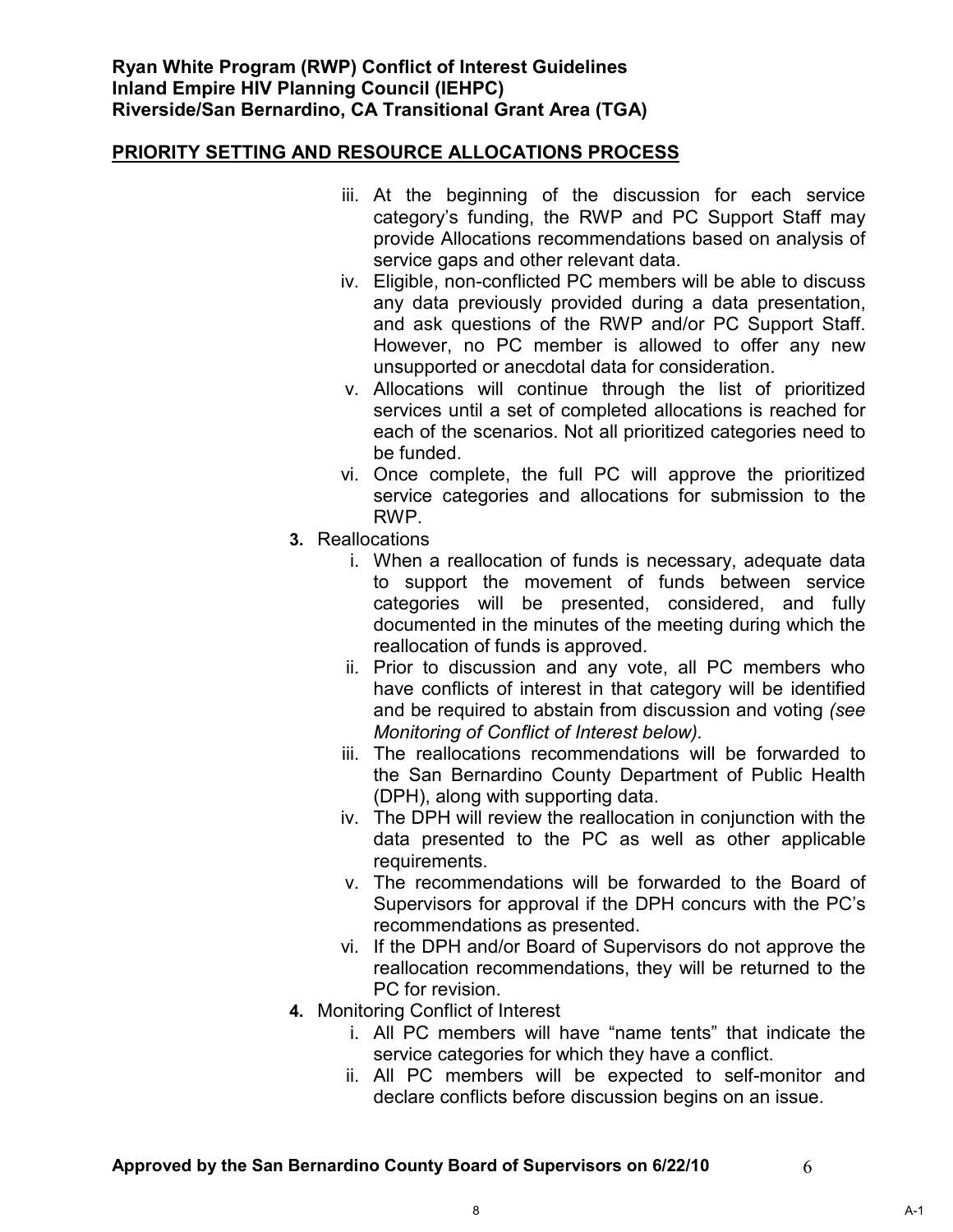|                     | iii. All PC members are expected to remove themselves from              |  |  |
|---------------------|-------------------------------------------------------------------------|--|--|
|                     | discussions and votes when they are conflicted.                         |  |  |
|                     | iv. When a PC member identifies to the Chair that another               |  |  |
|                     | member is conflicted, the Co-chairs will confer to determine            |  |  |
|                     | whether a conflict exists as defined in these Guidelines. If            |  |  |
|                     | the co-chairs determine that a conflict exists, the conflicted          |  |  |
|                     | member will be asked to remove him/herself from the                     |  |  |
|                     | process. If the member refuses, PC Support Staff will log               |  |  |
|                     | this in the record of the proceedings.                                  |  |  |
|                     | v. Non-conflicted PC members will not be eligible to submit             |  |  |
|                     | responses to the requests for proposals or other bidding                |  |  |
|                     | processes that result from the allocations determined                   |  |  |
|                     | during the PS&RA process in which they participated.                    |  |  |
| <b>Revisions to</b> | The process described above cannot be revised, altered, or otherwise    |  |  |
| <b>PSRA Process</b> | changed, except through the following process:                          |  |  |
|                     | A. Written evaluations will be used for each of the meetings – (the     |  |  |
|                     | training, data presentations, and PS&RA meeting).                       |  |  |
|                     | B. PC Support Staff will collect the evaluations and forward the        |  |  |
|                     | information to the PS&RA Committee for review.                          |  |  |
|                     | C. The PS&RA Committee will review the evaluations and identify         |  |  |
|                     | desired changes for the following year.                                 |  |  |
|                     | D. The PC will review the process annually, prior to the PS&RA, and     |  |  |
|                     | submit written recommendations for revision to the DPH, Ryan White      |  |  |
|                     | Program office.                                                         |  |  |
|                     | E. These recommendations will be reviewed for compliance with HRSA,     |  |  |
|                     | Ryan White legislation and other applicable requirements.               |  |  |
|                     | F. Once reviewed, these will be forwarded for approval by the DPH       |  |  |
|                     | Director.                                                               |  |  |
|                     | G. The DPH will respond in writing to the PC within 120 days of receipt |  |  |
|                     | of a request for revision.                                              |  |  |
|                     | H. The DPH Director will determine compliance with all applicable       |  |  |
|                     | requirements and, if it is determined that the recommendations          |  |  |
|                     | comply, they will be submitted to the Board of Supervisors for          |  |  |
|                     | approval.                                                               |  |  |

## **Priority Setting Card (Sample)**

### **#1=5 points**

**(Service Category Label)**

- **\_\_ Epidemiological Profile**
- **\_\_ Needs Assessment**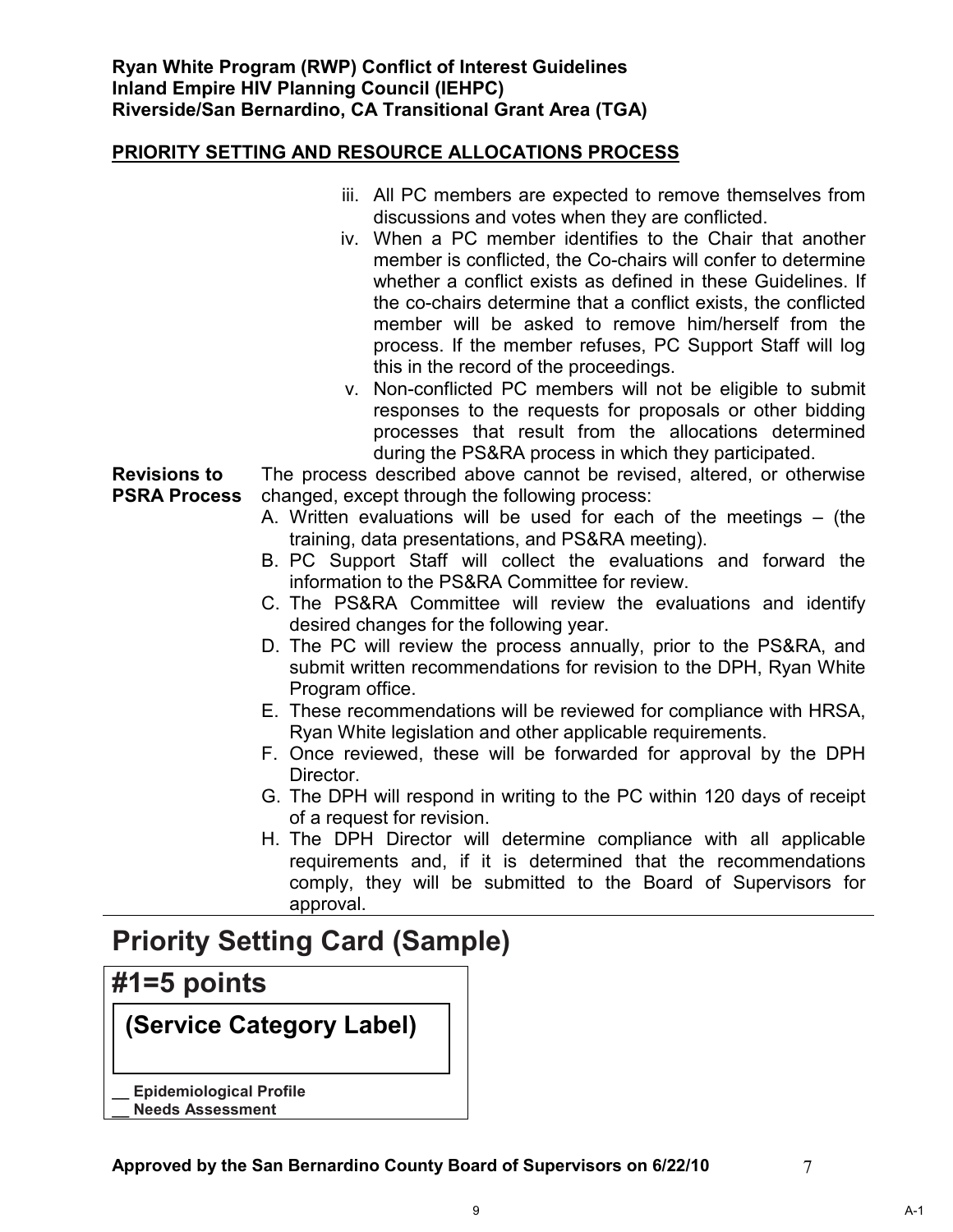- **\_\_ RW and Other Funding Data \_\_ Medical Trends and Outcomes**
- **\_\_ RW Client Profile**
- **\_\_ RW Client Service Utilization**
- **\_\_ Committee Recommendations**

**\_\_ Other \_\_\_\_\_\_\_\_\_\_\_\_\_\_\_\_\_\_\_**

## **Directive Worksheet (Sample)**

*Please use only one worksheet for each directive developed.*

| Define the Problem:                                                                                                                                                  |  |
|----------------------------------------------------------------------------------------------------------------------------------------------------------------------|--|
| State a current problem that<br>the TGA is having in the<br>delivery of services to<br>PLWHA.                                                                        |  |
| <b>Basis:</b>                                                                                                                                                        |  |
| What specific data or other<br>evidence did you use to<br>identify the problem?<br>List all supporting data.                                                         |  |
| <b>Directive:</b>                                                                                                                                                    |  |
| Write a directive that will<br>help the Ryan White<br>Program improve service<br>delivery.                                                                           |  |
| <b>Other Considerations:</b>                                                                                                                                         |  |
| If any, state whether or not<br>there are other factors that<br>need to be considered in<br>order to implement the<br>proposed directive (e.g.,<br>associated costs) |  |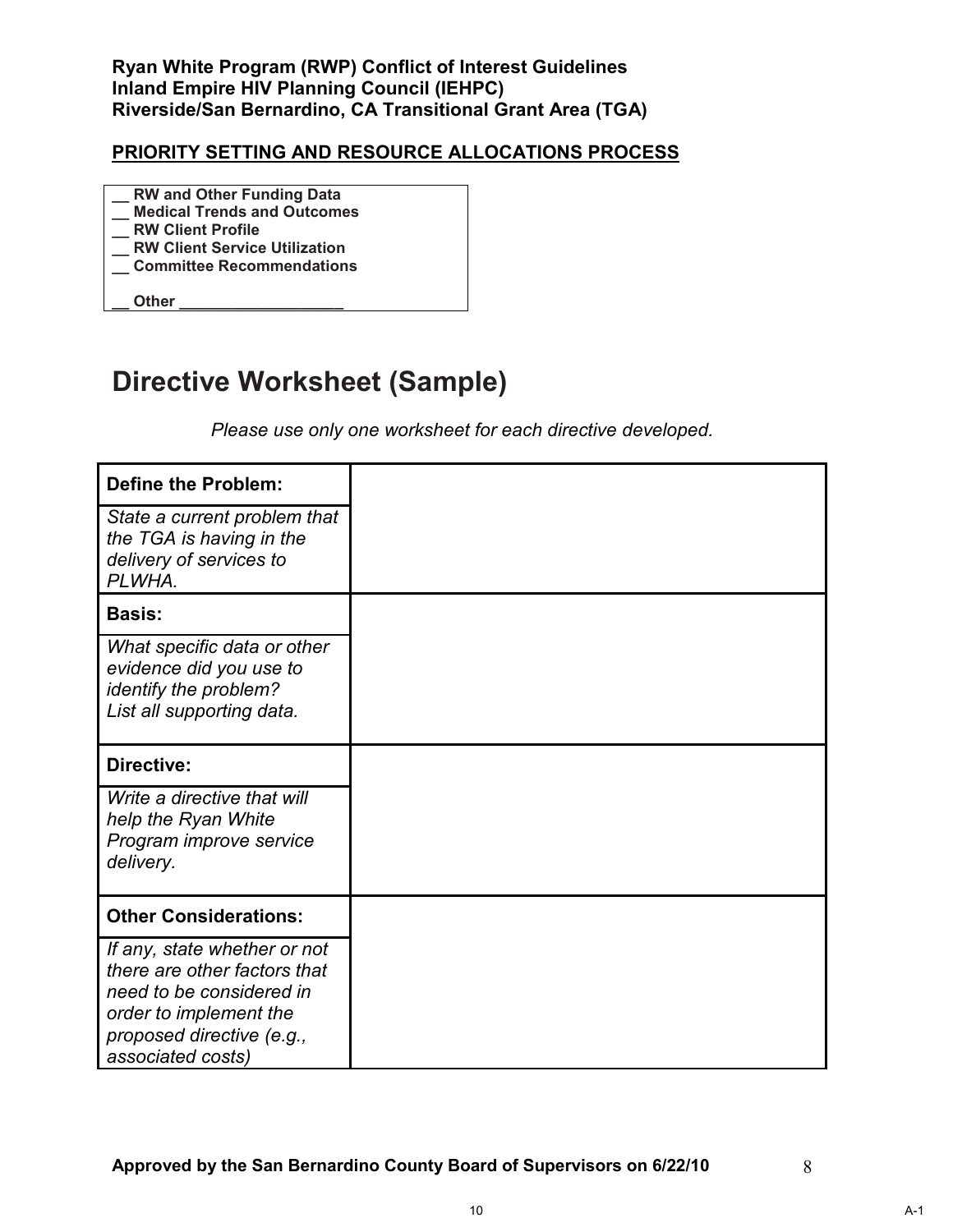**Ryan White Program (RWP) Conflict of Interest Guidelines Inland Empire HIV Planning Council (IEHPC) Riverside/San Bernardino, CA Transitional Grant Area (TGA)** 

### **PRIORITY SETTING AND RESOURCE ALLOCATIONS PROCESS**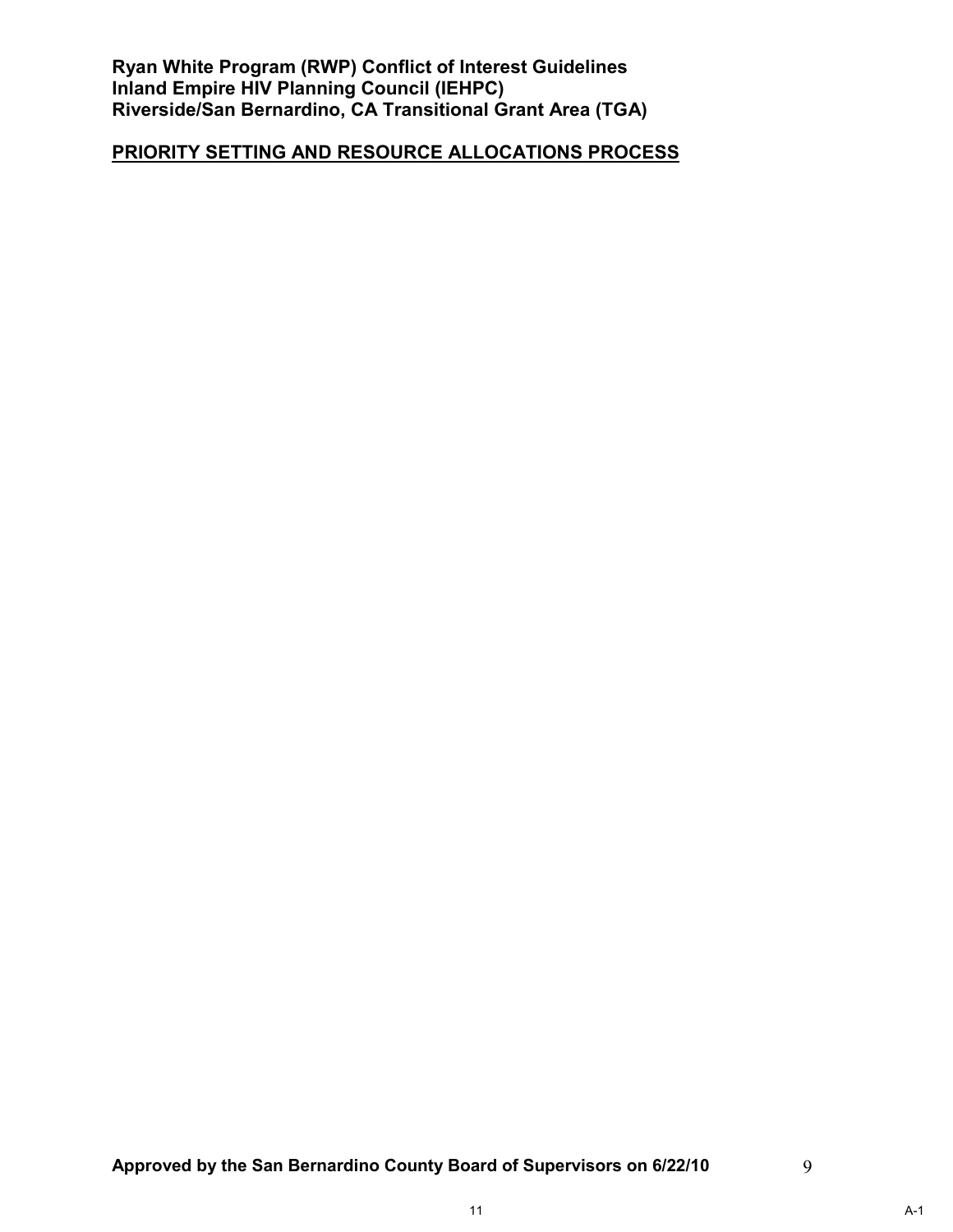

#### **120 Carousel Mall** • **San Bernardino, CA 92415-0475 (909) 388-0426** • **Fax (909) 388-0424 Website: www.iehpc.org**

Riverside/San Bernardino California Transitional Grant Area

**Cameron Kaiser, MD Henry Nickel Interim County Health Officer Co-Chair Community Co-Chair** 

# **Bylaws Subcommittee**

Thursday, January 19, 2012 9:00am-10:30am

Meeting Location San Bernardino County Department of Public Health 120 Carousel Mall San Bernardino, Ca 92415 (909) 388-0426/PCS Mobile (909) 693-0750

Teleconference Site Desert AIDS Project Situation Room, West Wing 1695 North Sunrise Way Palm Springs, CA 92262-3702 (760) 323-2118

These facilities are in compliance with the Americans with Disabilities Act of 1992.

**Minutes**

| 9:00 | 1. Call to Order<br>Roll Call*<br>٠<br><b>Introductions</b>                                                                                                                             | V. Jauregui Burns     |
|------|-----------------------------------------------------------------------------------------------------------------------------------------------------------------------------------------|-----------------------|
|      | 2. Public Comments <sup>1</sup><br><b>None</b>                                                                                                                                          | Members of the Public |
|      | 3. Members Privilege<br>T. Evans welcomes everyone back and wishes them a<br>Happy New Year.                                                                                            | <b>PC</b> Members     |
|      | 4. Approval of Agenda <sup>2</sup><br>Motion/Second: A. Ziven/L. Ford-Watson<br>Motion carried.                                                                                         | V. Jauregui Burns     |
|      | 5. Approval of Minutes <sup>2</sup><br>5.1 Minutes of December 13, 2011<br>Motion/Second: A. Ziven/L. Ford-Watson<br>Motion carried.                                                    | V. Jauregui Burns     |
|      | 6. New Business <sup>2</sup><br>7.1 Planning Council Operation<br>A. Review and Revise IEHPC Policies and<br>Procedures**<br>Members on the committee continue to<br>work on the P&P's. |                       |